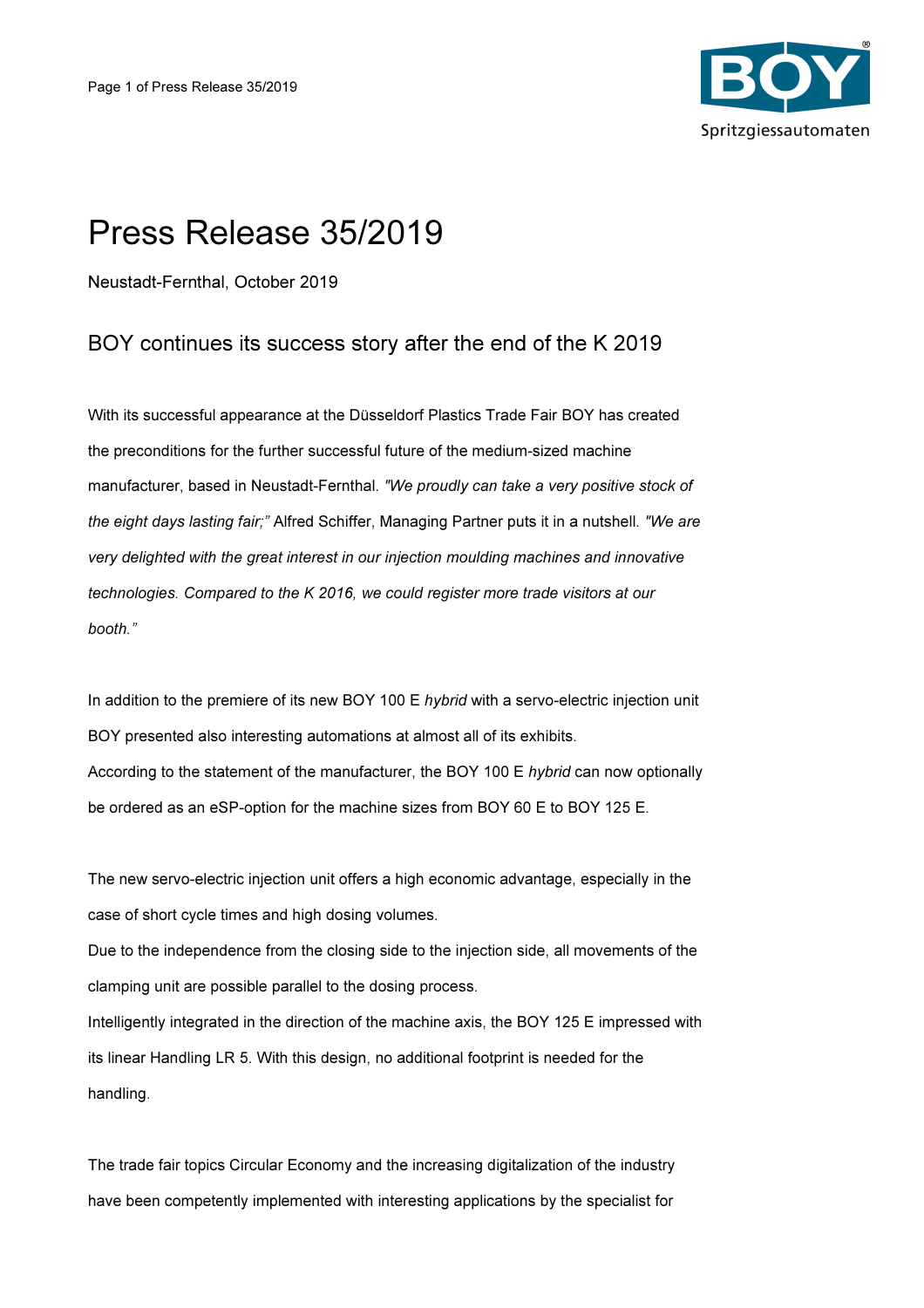

injection moulding machines up to 1250 kN clamping force. For example, bio-based materials were used without any problems on some BOY injection moulding machines. BOY also relies on waste prevention rather than a reuse of recyclates by avoiding sprues, direct injection moulding when using single-cavity moulds and the use of hot runner technologies.

With regard to the growing digitization of the injection moulding machines BOY provided a delightful solution for the visitors: at a coffee bar the visitors could order a delicious hot beverage via an input terminal. A BOY 125 E in conjunction with a BOY 2C S injected 2K coffee cups in a multi-component process. The transfer of the base body into the cavity for the overmoulding with the second component was made by the LR 5. The next working step was the transfer of the cups by the Handling LR 5 to a conveyor belt. A Cobot with collaborating robot technology from KUKA took the cup and delivered it to a printer of the company Leibinger. The data and process parameters individually entered by the" thirsty" trade fair visitor were printed on the handle of the coffee cup as a QR code. Then the robot put the cups under a coffee machine of the company Kaffeepartner and served the hot beverage directly into the visitor's hand. The interaction of 2 injection moulding machines, the Handling LR 5 and the KUKA robot was achieved by the complete networking of the components. The high connectivity of the individual devices demonstrated impressively the increasing digitization of machines by means of a complex application.